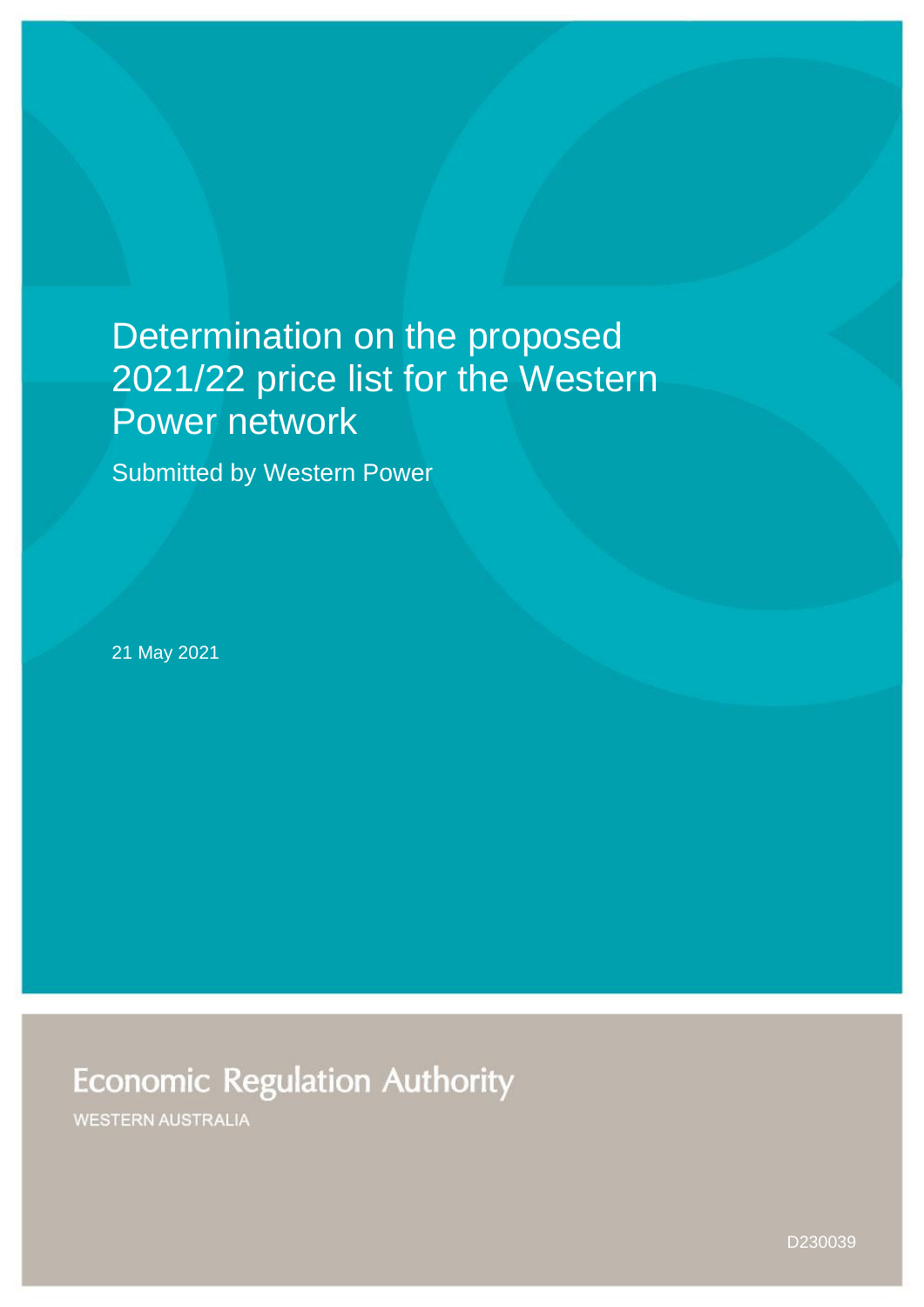#### **Economic Regulation Authority**

Level 4, Albert Facey House

469 Wellington Street, Perth WA 6000

**Telephone** 08 6557 7900

**Email** info@erawa.com.au

**Website** www.erawa.com.au

This document can also be made available in alternative formats on request.

National Relay Service TTY: 13 36 77

© 2021 Economic Regulation Authority. All rights reserved. This material may be reproduced in whole or in part provided the source is acknowledged

**Determination on the proposed 2021/22 price list for the Western Power network –** Submitted by Western Power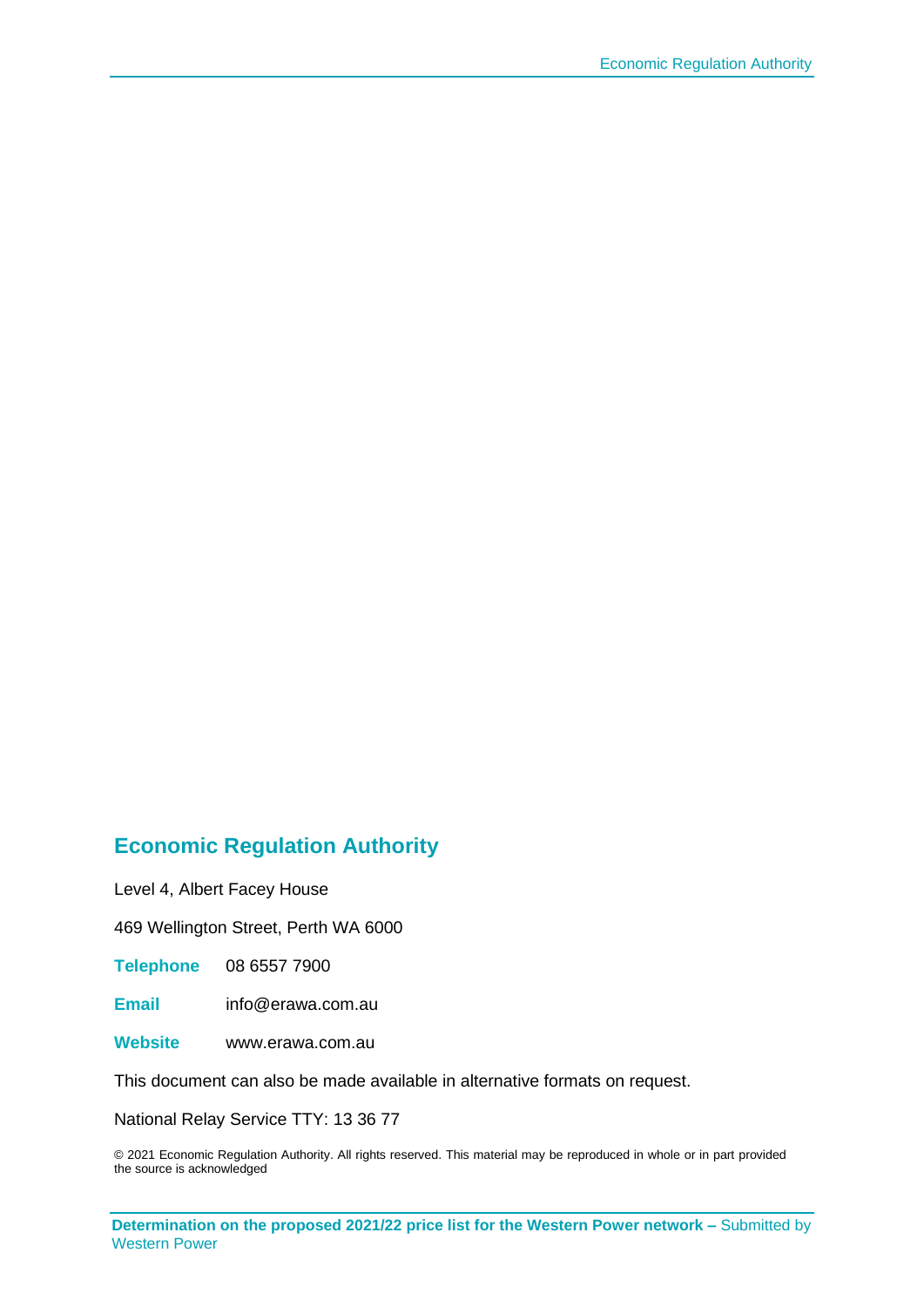# **Contents**

| 2. |     |  |  |  |  |  |
|----|-----|--|--|--|--|--|
| 3. |     |  |  |  |  |  |
|    | 3.1 |  |  |  |  |  |
|    | 3.2 |  |  |  |  |  |
|    |     |  |  |  |  |  |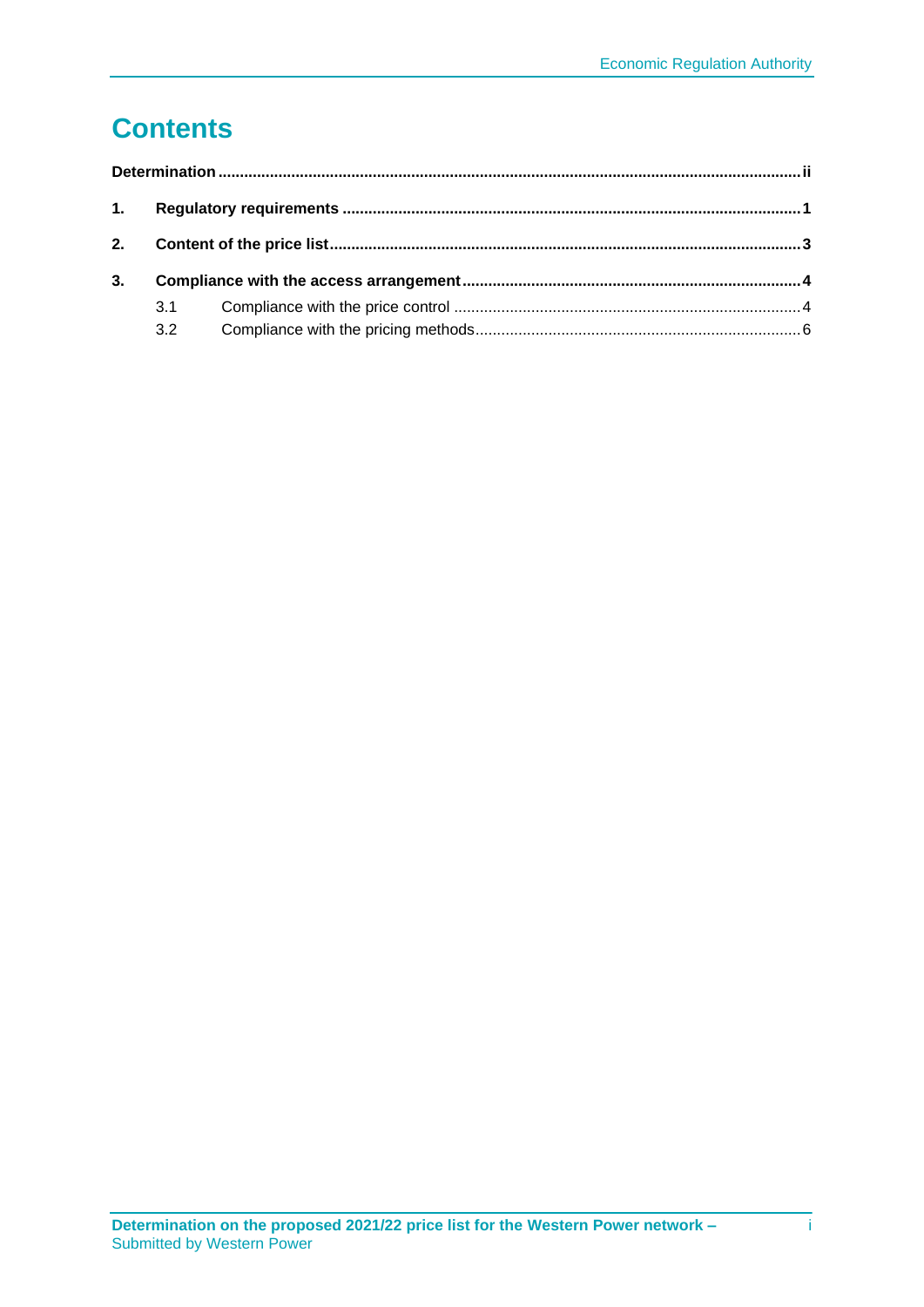#### <span id="page-3-0"></span>**Determination**

On 14 April 2021, Western Power submitted a proposed 2021/22 price list for its electricity network to the Economic Regulation Authority for approval under chapter 8 of the *Electricity Networks Access Code 2004*.

Western Power's proposed price list has been submitted in accordance with the amended access arrangement that applies to Western Power's electricity network for the fourth access arrangement period (2017/18 to 2021/22).

Western Power has proposed an average increase in prices of 2.27 per cent. The ERA has assessed the proposed 2021/22 price list and considers that it complies with the requirements of Western Power's approved access arrangement and the Access Code.

In accordance with the requirements of section 8.2 of the Access Code, the ERA approves the 2021/22 proposed price list and determines that it has effect from 1 July 2021. The ERA has published Western Power's proposed price list and price list information on its website.<sup>1</sup>

The price list and price list information can be found [here.](https://www.erawa.com.au/electricity/electricity-access/western-power-network/annual-price-lists-for-network-charges)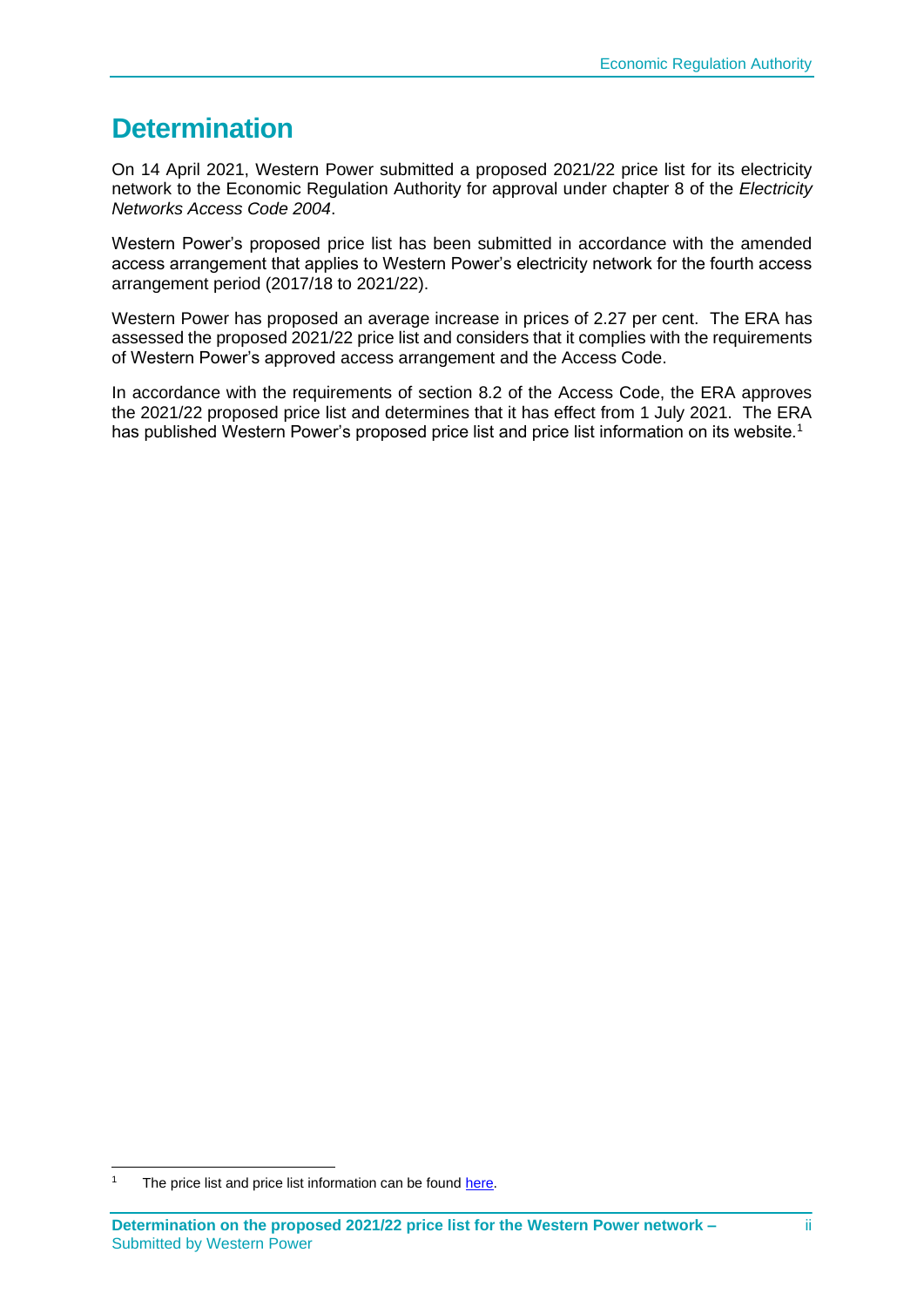# <span id="page-4-0"></span>**1. Regulatory requirements**

Chapter 8 of the Access Code sets out the process and requirements for the ERA to approve and publish the price list:

- 8.2 The *Authority* must approve a *price list* if the *Authority* is satisfied that:
	- (a) the *price list* complies with Chapter 7 and this Chapter 8 and the *service provider's access arrangement*, including any applicable *tariff structure statement*; and
	- (b) all forecasts associated with the *price list* are reasonable.
- 8.3 If the *Authority* determines that a *price list* is deficient:
	- (a) the *Authority* may require the *service provider*, within 10 *business days* after receiving notice of the determination, to re-submit the *price list* with the amendments necessary to correct the deficiencies identified in the determination and (unless the *Authority* permits further amendment) no further amendment; or
	- (b) the *Authority* may itself make the amendments necessary to correct the deficiencies.
- 8.4 If the *service provider* fails to comply with a requirement under section 8.3, or the resubmitted *price list* fails to correct the deficiencies in the former *price list*, the *Authority* may itself amend the *price list* to bring it into conformity with the requirements of this Chapter 8, the *service provider's access arrangement* and the *service provider's tariff structure statement* for the relevant *access arrangement period*.
- 8.5 For the purposes of amending a *price list* under section 8.3(b) or section 8.4, the *Authority* may have regard to the forecast price changes for the relevant *pricing year* as set out in any applicable *reference tariff change forecast*.
- …
- 8.7 The *Authority* must, within 30 *business days* from the date of submission of an *annual price list* by a *service provider* under section 8.1(b), *publish* an *approved price list* (including any amendments made by the *Authority* under section 8.3(b) or section 8.4) with respect to that *annual price list*.
- 8.8 If the *Authority* does not *publish* an *approved price list* by the date specified in section …8.7 …, the *approved price list* most recently in effect continues in effect until the *Authority publishes* a revised approved *price list* in accordance with section 8.6 or 8.7 (as applicable) and that revised *approved price list* takes effect in accordance with section 8.11.

…

- 8.10 An approved price list published under section 8.1A(b) takes effect:
	- $(a)$
	- (b) in the case of an annual price list at the commencement of the pricing year to which the price list relates.
- 8.11 An *approved price list published* under section … 8.7 takes effect from a date specified by the *Authority*, provided that the date specified by the *Authority* must be the date set out in section … 8.10(b) … unless the *Authority* considers there are circumstances which reasonably justify a departure from such date.

The pricing requirements in chapter 7 of the Access Code are incorporated in the pricing methods approved in the access arrangement.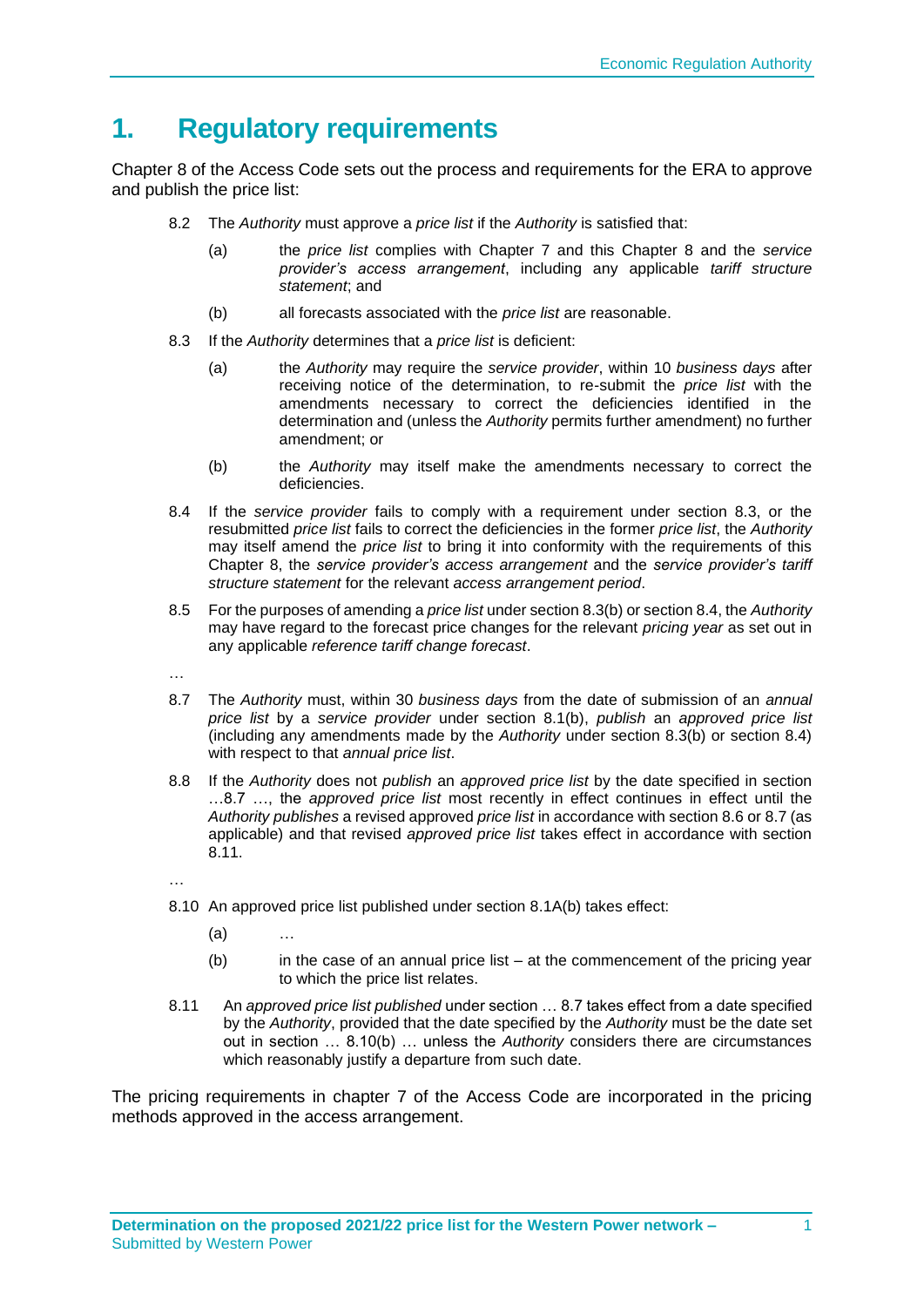The reference in section 8.2(a) to any applicable tariff structure statement does not apply to this determination as Western Power does not have a tariff structure statement. This is a new requirement introduced as part of the State Government's Energy Transformation Strategy.<sup>2</sup> A tariff structure statement will be approved as part of Western Power's next access arrangement review.

The requirement in section 8.2(b) about forecasts is also not relevant as Western Power must forecast revenue based on the 2017 demand, customer and energy forecasts consistent with the price control approved in its access arrangement.

<sup>&</sup>lt;sup>2</sup> On 6 March 2019, the Minister for Energy announced the Energy Transformation Strategy, which is the State Government's plan to respond to the technological change and evolving consumer preferences that are rapidly transforming the energy sector and to plan for the future of the power system. The delivery of the Strategy is being overseen by the Energy Transformation Taskforce, which is supported by the Energy Transformation Implementation Unit, a dedicated unit within Energy Policy WA.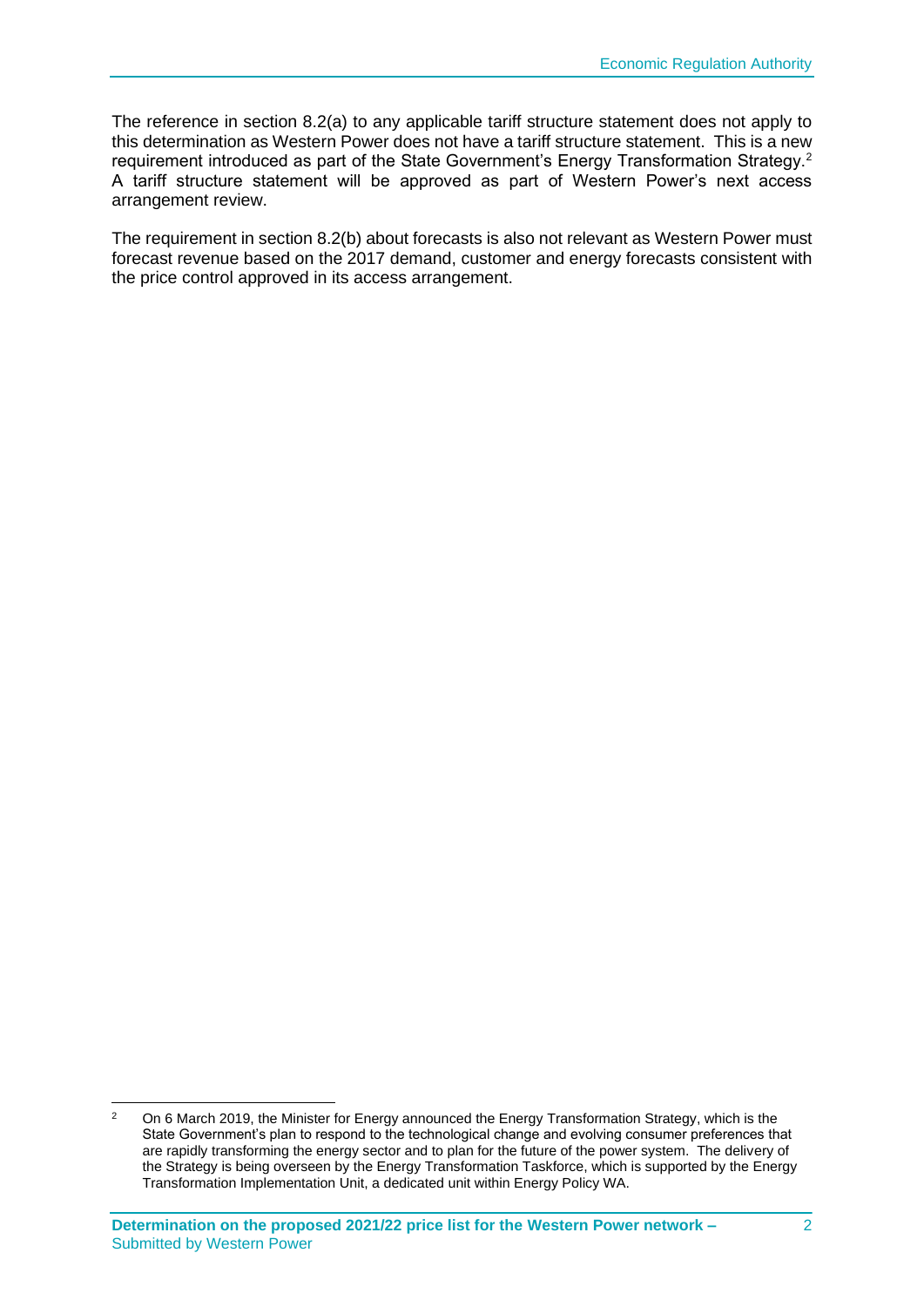## <span id="page-6-0"></span>**2. Content of the price list**

Chapter 8 includes the requirements for the content of the price list:

- 8.12 A *price list* must:
	- (a) set out the proposed *reference tariffs* for the relevant *access arrangement period*;
	- (b) set out the proposed *reference tariff*, the *charging parameters* and the elements of service to which each *charging parameter* relates;
	- (c) set out the nature of any variation or adjustment to the *reference tariff* that could occur during the course of the *pricing year* and the basis on which it could occur;
	- (d) demonstrate compliance with this Code and the *service provider's access arrangement*, including the *service provider's tariff structure statement* for the relevant *access arrangement period*;
	- (e) for any *pricing year* other than the first *pricing year* in an *access arrangement period*, demonstrate how each proposed *reference tariff* is consistent with the corresponding forecast price change for that *reference tariff* for the relevant *pricing year* as set out in the relevant *reference tariff change forecast*, or explain any material differences between them; and
	- (f) describe the nature and extent of change from the previous *pricing year* and demonstrate that the changes comply with this Code and the *service provider's access arrangement*.

The references in section 8.12(d) and 8.12(e) to the tariff structure statement and reference tariff change forecast do not apply to this determination as Western Power does not have these documents. They are a new requirement, introduced as part of the State Government's Energy Transformation Strategy, and will be approved as part of Western Power's next access arrangement.

The requirements in section 8.12(a) to 8.12(c) are addressed in the proposed price list. The requirements in section  $8.12(d)$  and  $8.12(f)$  are addressed in the proposed price list information, as was required previously under the Access Code and in Western Power's approved access arrangement. The "price list information" will not be required for future access arrangements. The information currently contained in it will be moved to either the price list or tariff structure statement.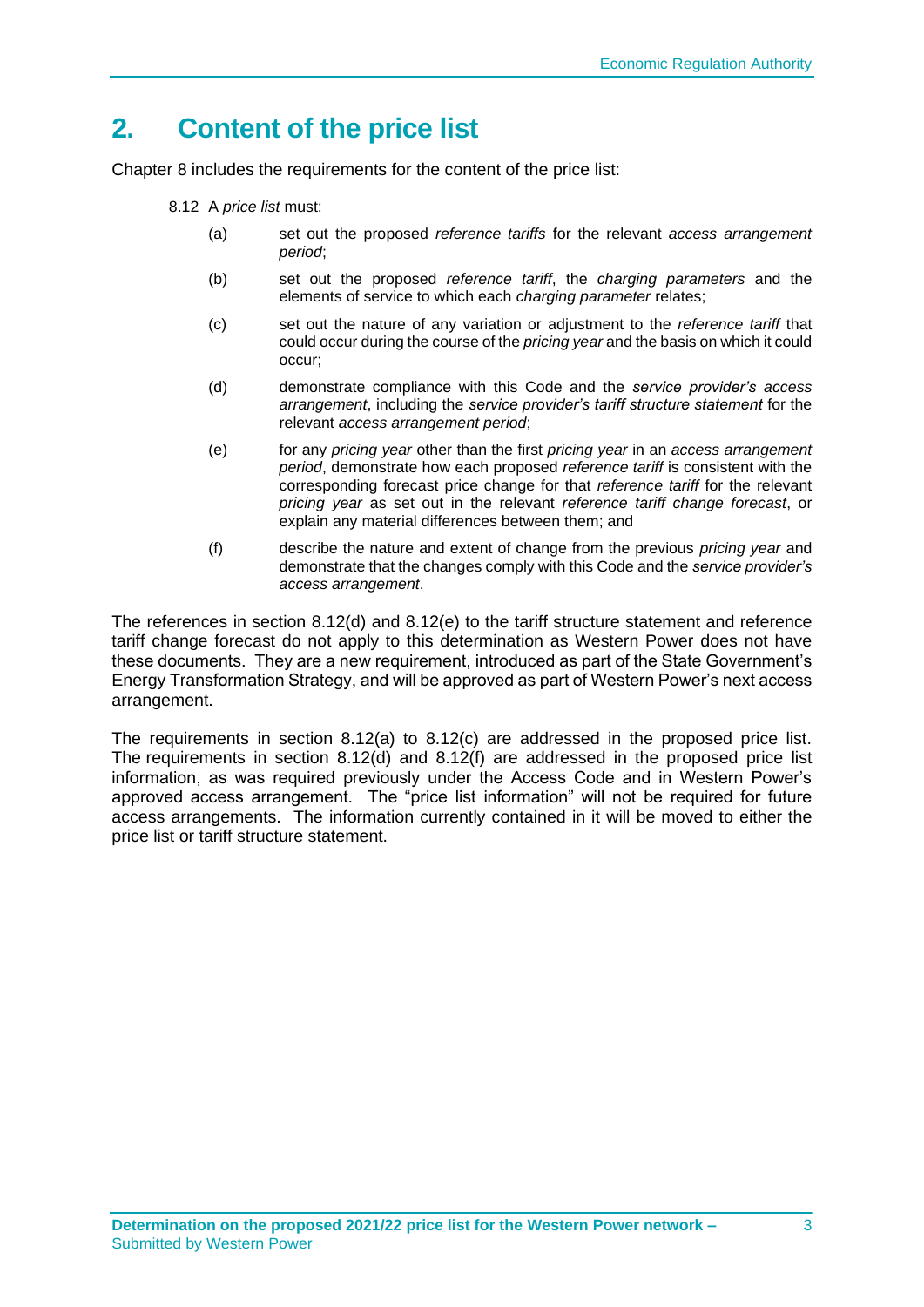### <span id="page-7-0"></span>**3. Compliance with the access arrangement**

The access arrangement sets out the following requirements for the annual price list:

- The price control that determines the target revenue Western Power can earn for the pricing year.
- The pricing methods Western Power must apply to update tariffs in the annual price list.

Each of these matters is considered below.

#### <span id="page-7-1"></span>**3.1 Compliance with the price control**

Clauses 5.8 and 5.11 of the access arrangement set out the formula to establish the maximum target revenue for determining prices.

In conjunction with the price control, a "side constraint" limits the extent to which each reference tariff may be increased relative to other reference tariffs. The provisions for the side constraint are in clauses 6.5.12 to 6.5.14 of the access arrangement.

Western Power has set out its determination of maximum transmission revenue and maximum distribution reference service revenue in section 1.3 of the price list information.

For 2021/22 the maximum target revenue is the sum of:

- The revenue determined by the ERA in the access arrangement adjusted for the annual update of the debt risk premium as required under clauses 5.4.2 to 5.4.14 of the access arrangement.
- An adjustment for the Tariff Equalisation Contribution, including any previous year revenue over or under-recovery.

A summary of the components of 2021/22 target revenue is set out in Table 1 below.

| <b>Parameter</b>                                                     | <b>Transmission</b> | <b>Distribution</b> | <b>Total</b> |
|----------------------------------------------------------------------|---------------------|---------------------|--------------|
| Revenue determined in the access<br>arrangement                      | 526.3               | $1,108.5^3$         | 1,634.8      |
| Adjustment for the 2021/22 annual<br>update of the debt risk premium | (11.3)              | (32.6)              | (43.9)       |
| <b>Tariff Equalisation Contribution</b><br>adjustment                |                     | 36.1 <sup>4</sup>   | 36.1         |
| Maximum target revenue for the<br>2021/22 price list                 | 515.0               | 1,112.0             | 1,627.0      |

#### **Table 1: Summary of 2021/22 target revenue (\$ million nominal)**

<sup>3</sup> Includes a forecast Tariff Equalisation Contribution of \$161 million. The gazetted Tariff Equalisation Contribution for 2021/22 was \$178 million. The difference has been included in the Tariff Equalisation Contribution adjustment shown in Table 1.

<sup>4</sup> Includes \$17 million for 2021/22 referred to in footnote 3 and \$19.1 million for prior years.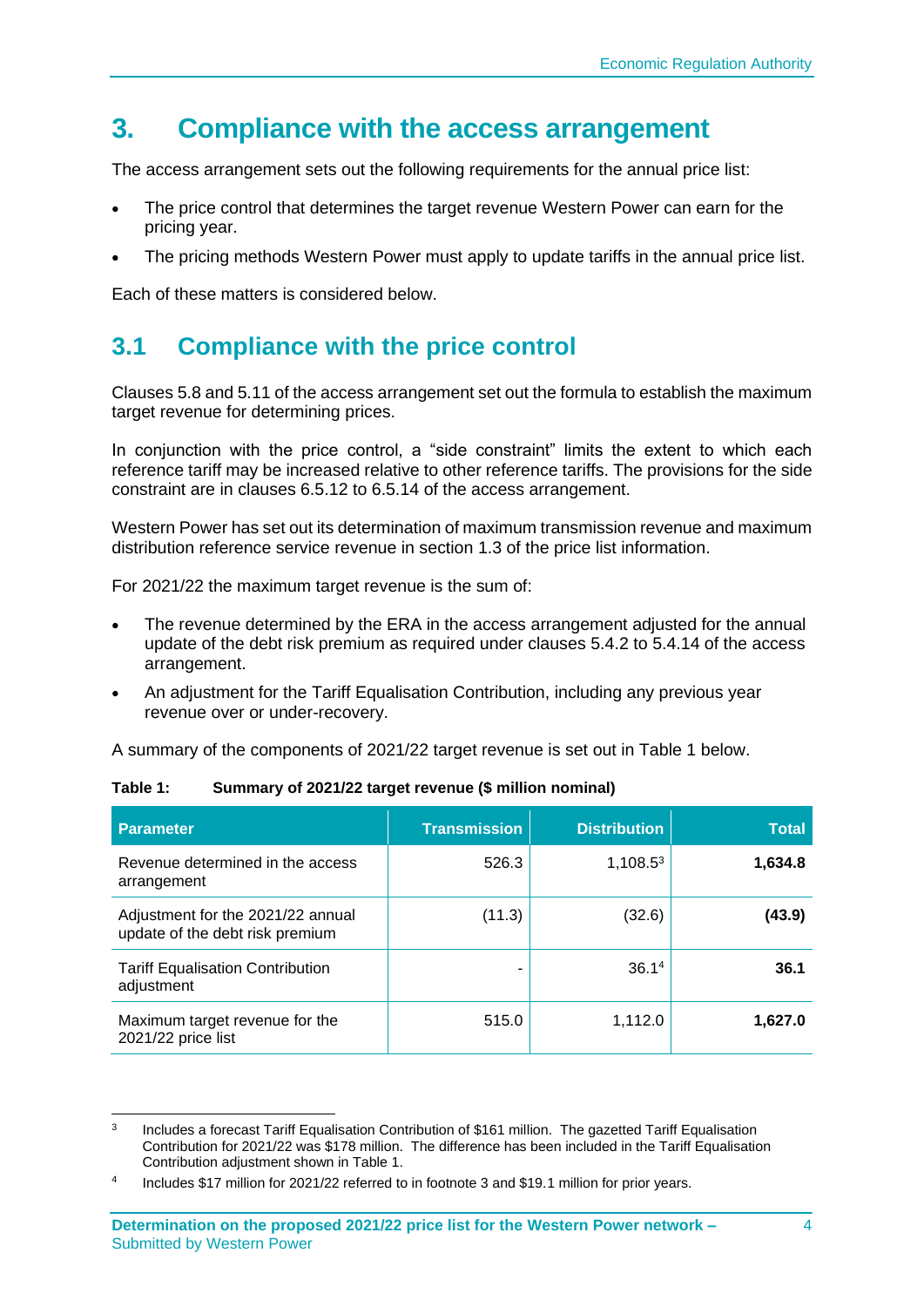Western Power has set out its forecast revenue for each tariff in section 1.4 of the price list information. The side constraint and change in weighted average prices for each tariff is set out in section 9 of the price list information.

Western Power's forecast revenue and change in each tariff is summarised in Table 2 below.

**Table 2: Forecast revenue and change in tariffs (\$ million nominal)**

|                                                | <b>Forecast</b><br>transmission<br>revenue | <b>Forecast</b><br>distribution<br>revenue | <b>Change in</b><br>tariff (%) |
|------------------------------------------------|--------------------------------------------|--------------------------------------------|--------------------------------|
| RT1 Anytime energy residential                 | 136.41                                     | 484.20                                     | 1.45                           |
| RT2 Anytime energy business                    | 18.46                                      | 74.48                                      | 0.81                           |
| RT3 Time of use energy residential             | 1.28                                       | 3.80                                       | 0.83                           |
| RT4 Time of use energy business                | 8.99                                       | 18.55                                      | 0.85                           |
| RT5 High voltage metered demand                | 13.59                                      | 22.00                                      | 3.27                           |
| RT6 Low voltage metered demand                 | 60.70                                      | 109.69                                     | 4.88                           |
| RT7 High voltage CMD                           | 78.76                                      | 63.79                                      | 5.19                           |
| RT8 Low voltage CMD                            | 6.90                                       | 12.28                                      | 4.16                           |
| RT9 Streetlighting                             | 3.17                                       | 44.61                                      | 1.84                           |
| RT10 Unmetered supplies                        | 0.62                                       | 4.92                                       | 1.21                           |
| RT11 Distribution Entry                        | 1.72                                       | 2.38                                       | 1.84                           |
| RT13 Anytime energy residential bi-directional | 36.94                                      | 157.52                                     | 1.62                           |
| RT14 Anytime energy business bi-directional    | 3.72                                       | 7.70                                       | $-0.40$                        |
| RT15 Time of use residential bi-directional    | 1.27                                       | 5.05                                       | 1.22                           |
| RT16 Time of use business bi-directional       | 11.70                                      | 19.20                                      | 0.56                           |
| RT17 3 part time of use energy residential     | 3.44                                       | 11.38                                      | 5.58                           |
| RT18 3 part time of use energy business        | 11.15                                      | 23.47                                      | $-1.45$                        |
| RT19 Time of use demand residential            | 0.31                                       | 0.45                                       | $-0.52$                        |
| RT20 Time of use demand business               | 24.25                                      | 45.73                                      | 0.13                           |
| RT21 Multi-part time of use residential        | 0.00                                       | 0.00                                       | 2.71                           |
| RT22 Multi-part time of use business           | 0.01                                       | 0.05                                       | $-1.03$                        |
| <b>TRT1 Transmission exit</b>                  | 39.05                                      |                                            | 5.32                           |
| TRT2 Transmission entry                        | 48.48                                      |                                            | 5.55                           |
| Non-reference revenue target services          | 4.12                                       | 0.76                                       |                                |
| <b>Total</b>                                   | 515.03                                     | 1,112.00                                   | 2.27                           |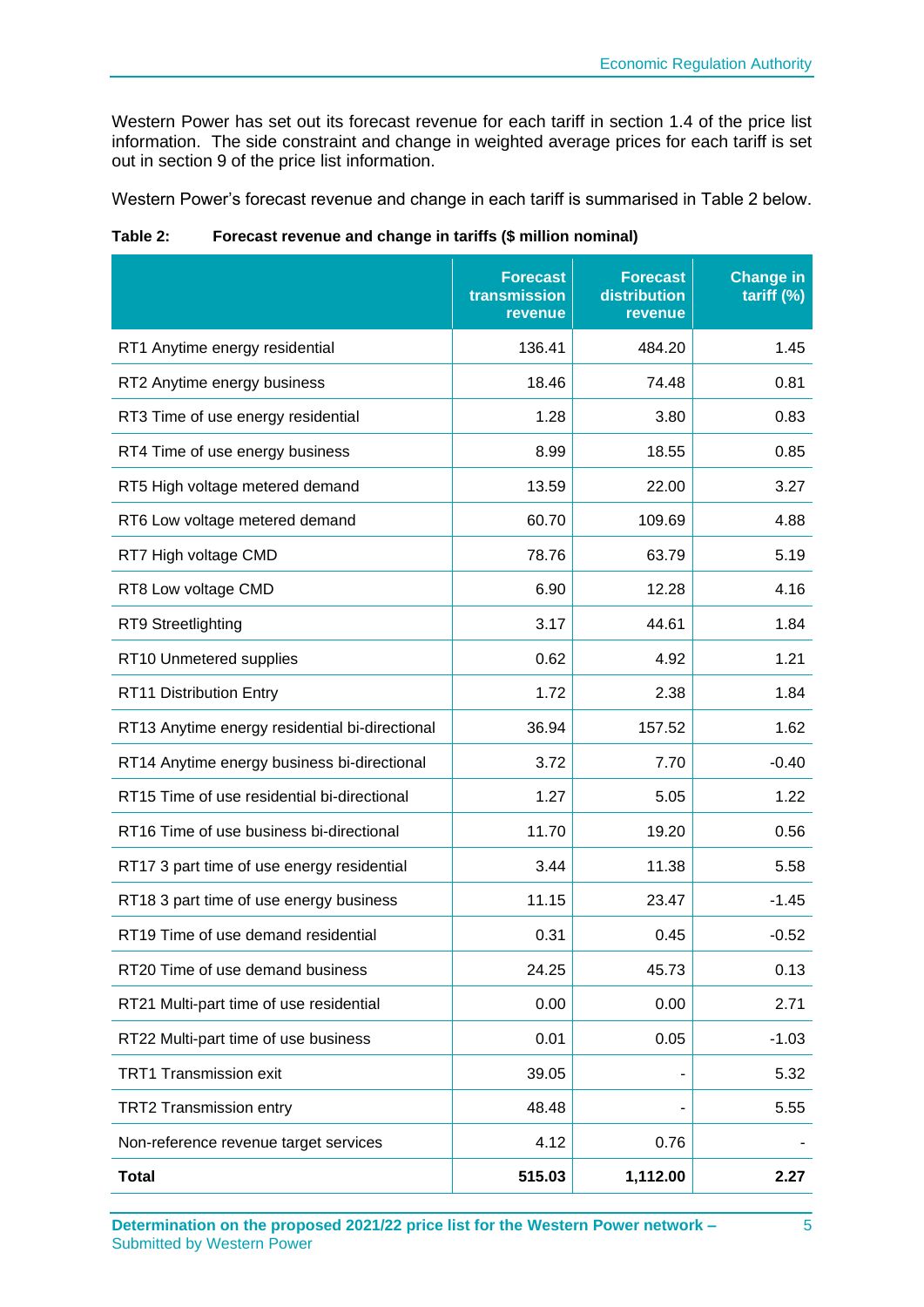The ERA has reviewed the details of calculations and underlying assumptions provided by Western Power to ensure that the annual debt risk premium update, target revenue, forecast revenue, side constraint and changes in tariffs have been calculated in accordance with the access arrangement.

As required under clause 6.4.5 of the access arrangement, the forecast revenue is based on the 2017 demand, customer and energy forecasts. Customer numbers and volumes for each reference tariff have been derived from the 2017 demand forecasts proportionately using the latest customer numbers and average volumes for each tariff.

The total revenue forecast for each service is equal to the maximum target revenue permitted under the access arrangement, as set out in Table 1 above. All tariffs are within the highest increase permitted under the side constraint of 5.58 per cent.

Taking into account the derivation of maximum target revenue, the forecast revenue to be collected and the changes in individual reference tariff revenues compared with the side constraint, the ERA is satisfied that the proposed 2021/22 price list complies with the price control set out in the access arrangement.

#### <span id="page-9-0"></span>**3.2 Compliance with the pricing methods**

Clause 6 of the access arrangement details the pricing methods that Western Power must apply. Western Power's proposed price list information sets out how it has complied with the pricing methods approved in the access arrangement.

The costs of providing reference services are required to be allocated to the relevant reference service customer groups. The ERA has reviewed Western Power's cost allocation to ensure that it is consistent with the allocations used in the price list approved with the access arrangement.

Western Power has maintained the same structure of tariffs that was approved for the 2020/21 price list. Additional streetlight tariffs have been introduced for new wattages and colour ratings.

The pricing methods set out in the access arrangement also require that:

- Reference tariffs should be set between the incremental and stand-alone cost of service provision.
- The incremental cost of service should be recovered by tariff components that vary with usage and the costs in excess of the incremental cost of service should be recovered through tariff components that do not vary with usage.

Western Power has demonstrated its proposed tariffs are between the incremental and stand-alone cost of service provision in sections 6.5 and 7.3 of the price list information. The ERA has reviewed the calculations of incremental and stand-alone costs to ensure they are consistent with the method used in the price list approved with the access arrangement.

Western Power has demonstrated that incremental costs are recovered through variable tariff components in section 7.4 of the price list information. The ERA has verified the calculation of revenue from variable tariff components.